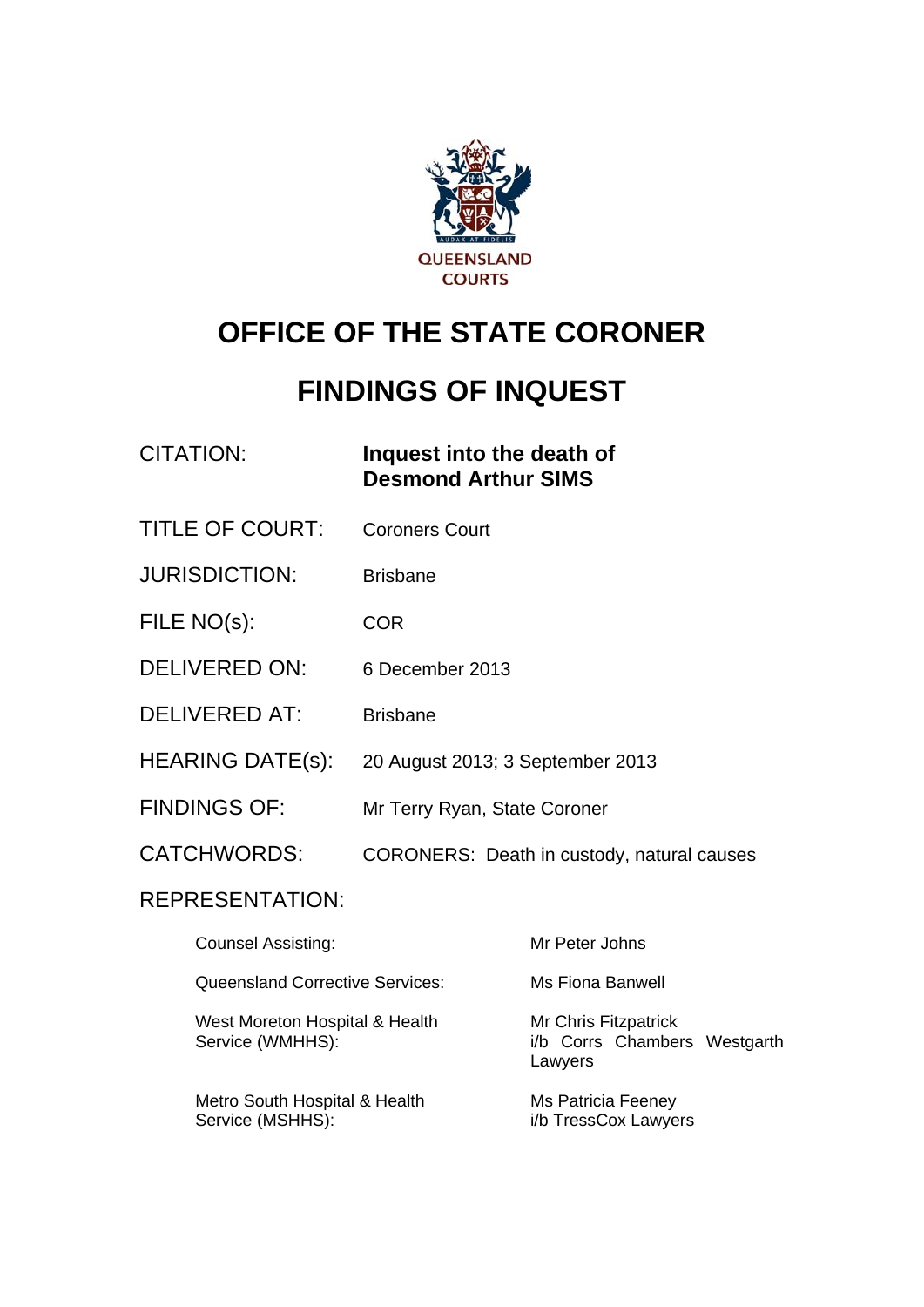#### **Table of Contents**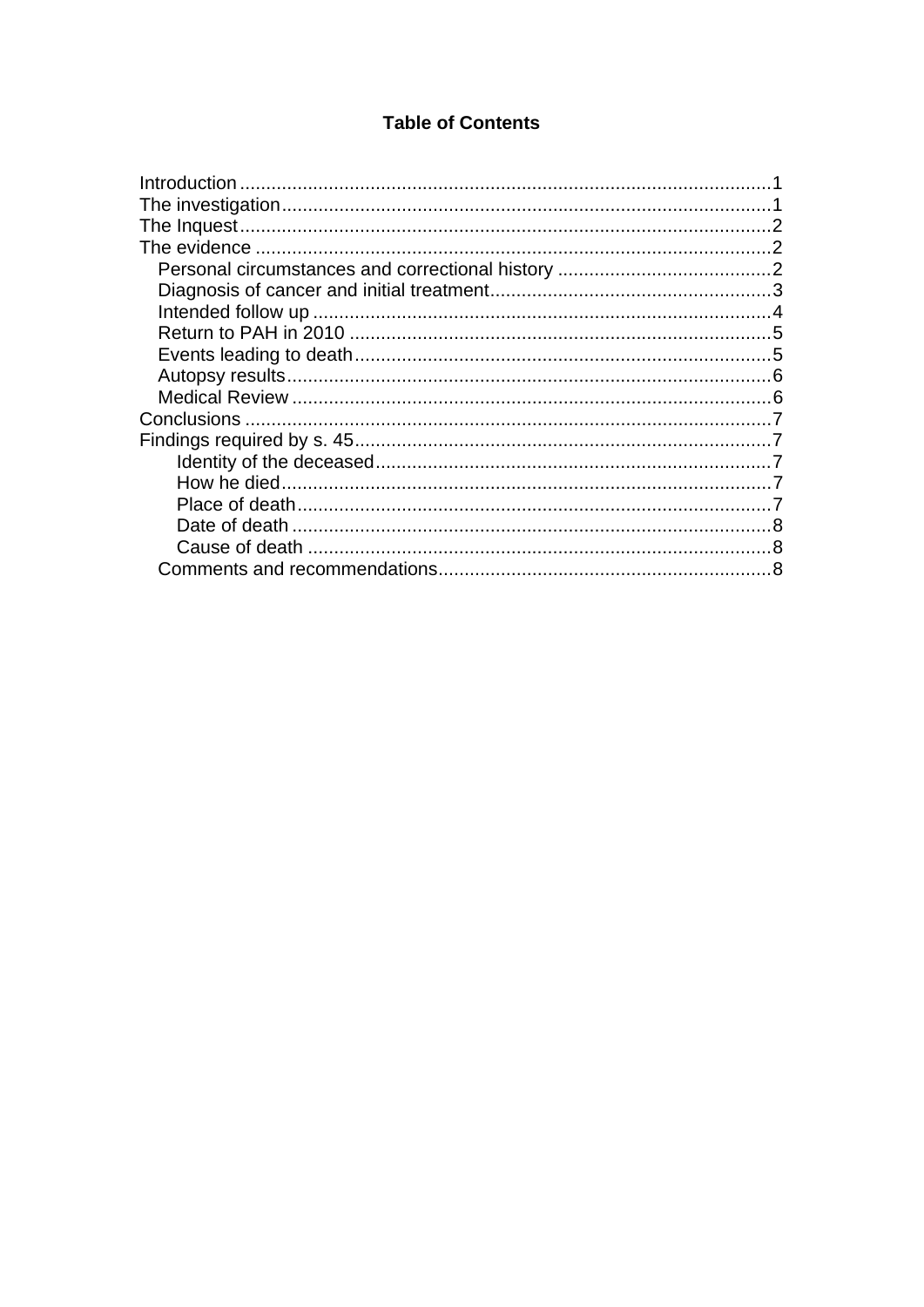The *Coroners Act 2003* provides in s. 47 that when an inquest is held into a death in custody, the coroner's written findings must be given to the family of the person who died, each of the persons or organisations granted leave to appear at the inquest and to various officials with responsibility for the justice system. These are my findings in relation to the death of Desmond Arthur Sims. They will be distributed in accordance with the requirements of the Act and posted on the web site of the Office of the State Coroner.

# <span id="page-2-0"></span>**Introduction**

Desmond Sims was 62 years of age when on 26 January 2011, having been a prisoner for nearly six years, he died at the Princess Alexandra Hospital Secure Unit (PAHSU). His premature death had been expected since at least July 2010 when Mr Sims was informed of his diagnosis of advanced lung cancer. He subsequently refused further examination or treatment for the cancer and received palliative care at Wolston Correctional Centre (WCC) and PAHSU until his death.

Initially, less clear was whether Mr Sims had also been notified of this diagnosis when it was first made by staff at the Princess Alexandra Hospital (PAH) in February 2009. After being sent for an oncology scan, which confirmed the diagnosis, Mr Sims was *lost to follow up* for the ensuing 15 months.

While the evidence at inquest suggested that there were discussions with Mr Sims about his diagnosis and/or treatment options in February 2009, not all of these were recorded.

These findings:

- confirm the identity of the deceased person, how he died, and the time, place and medical cause of his death
- consider whether any third party contributed to his death
- determine whether the authorities charged with providing for the prisoner's health care adequately discharged those responsibilities
- consider whether any changes to procedures or policies could reduce the likelihood of deaths occurring in similar circumstances or otherwise contribute to public health and safety or the administration of justice.

# <span id="page-2-1"></span>**The investigation**

An investigation into the circumstances leading to the death of Mr Sims was conducted by Detective Senior Sergeant Walker from the Queensland Police Service (QPS) Corrective Services Investigation Unit (CSIU). She provided a report to my office and this was tendered at the inquest.

Another CSIU officer, DS Anderson attended PAHSU on the day of Mr Sims' death. He inspected the body, arranged for photographs to be taken and seized relevant medical records.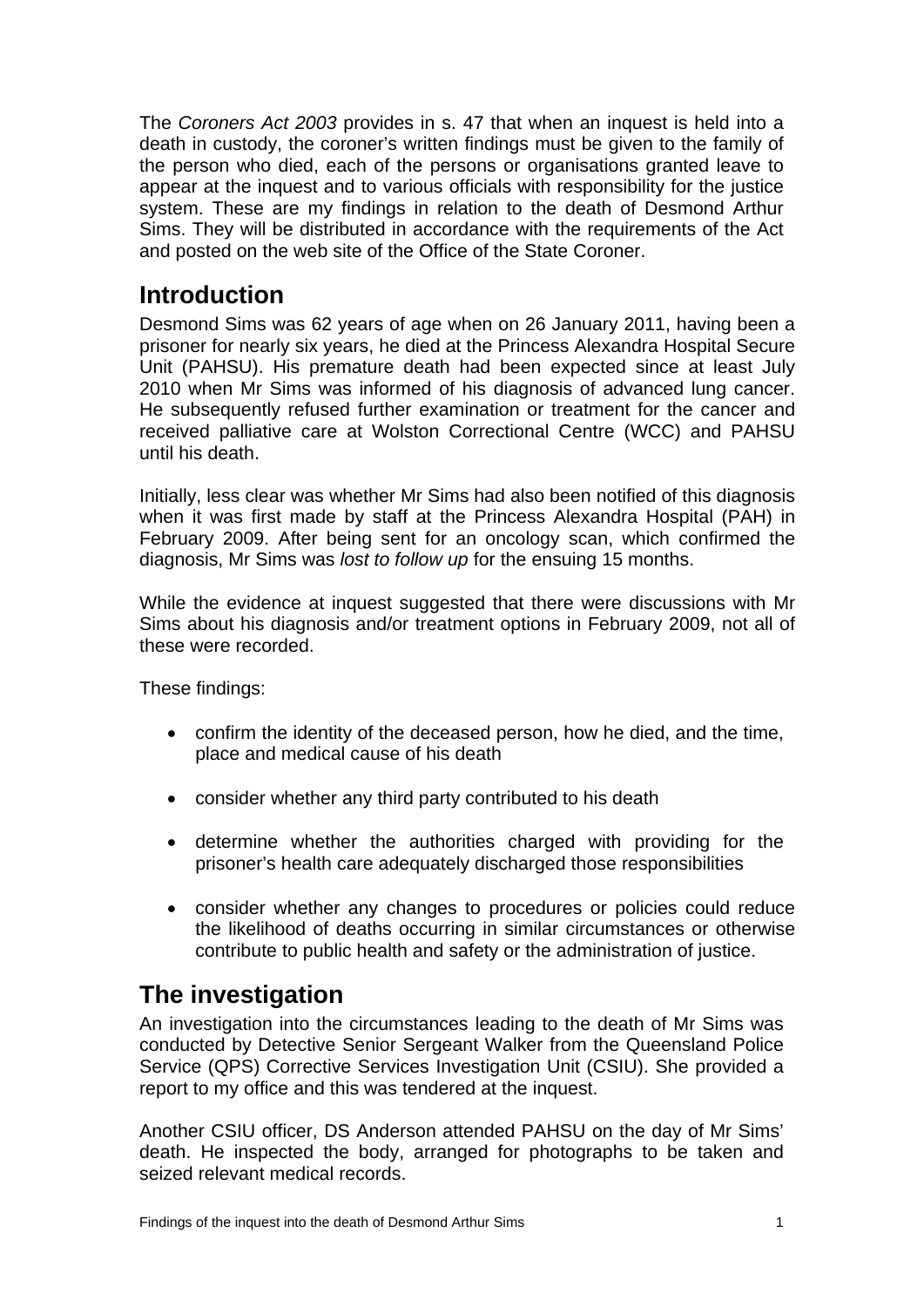After a requirement was issued by my office, statements were provided by medical staff at the PAHSU who had treated Mr Sims during his final admission. The PAH also provided a statement under the hand of the then locum respiratory and sleep consultant. This addressed the history of Mr Sims' treatment at the hospital. It properly noted that Mr Sims had been *lost to follow up* after his lung cancer was diagnosed in 2009 though did not provide any further explanation as to why this occurred.

Prison records relating to Mr Sims were seized and statements taken from corrective services staff who had been involved in transporting and guarding Mr Sims in his final days.

The CSIU investigation into Mr Sims' death did not lead to any suspicion that his death was anything other than natural.

At the request of counsel assisting, Dr Don Buchanan, an independent medical practitioner from the Queensland Health Clinical Forensic Medicine Unit, examined Mr Sims' medical records from WCC and PAH and reported on them. His findings are detailed below.

I am satisfied that the investigation was thoroughly and professionally conducted and that all relevant material was accessed.

## <span id="page-3-0"></span>**The Inquest**

An inquest was held in Brisbane on 3 September 2013. All of the statements, records of interview, medical records, photographs and materials gathered during the investigation were tendered at the inquest. Helpful written submissions were received from each of the represented parties.

I am satisfied that all the material necessary to make the requisite findings was placed before me at the inquest.

## <span id="page-3-1"></span>**The evidence**

#### <span id="page-3-2"></span>*Personal circumstances and correctional history*

Desmond Sims was born in Brisbane on 28 February 1948 and was 62 years of age when he died. A difficult upbringing was followed by two lengthy relationships, each of which saw him father three children.

A conviction for indecent dealing with a girl under 14 years of age in 1978 was unfortunately a precursor to further sexual offences against young girls in the early 1980s and again between 2002 and 2004. On 9 September 2005 Mr Sims was convicted of multiple serious sexual offences involving five separate children, including ten counts of indecent treatment of children under 12 years of age. He received a total head sentence of 12 years with a recommendation that he be considered for parole after five years.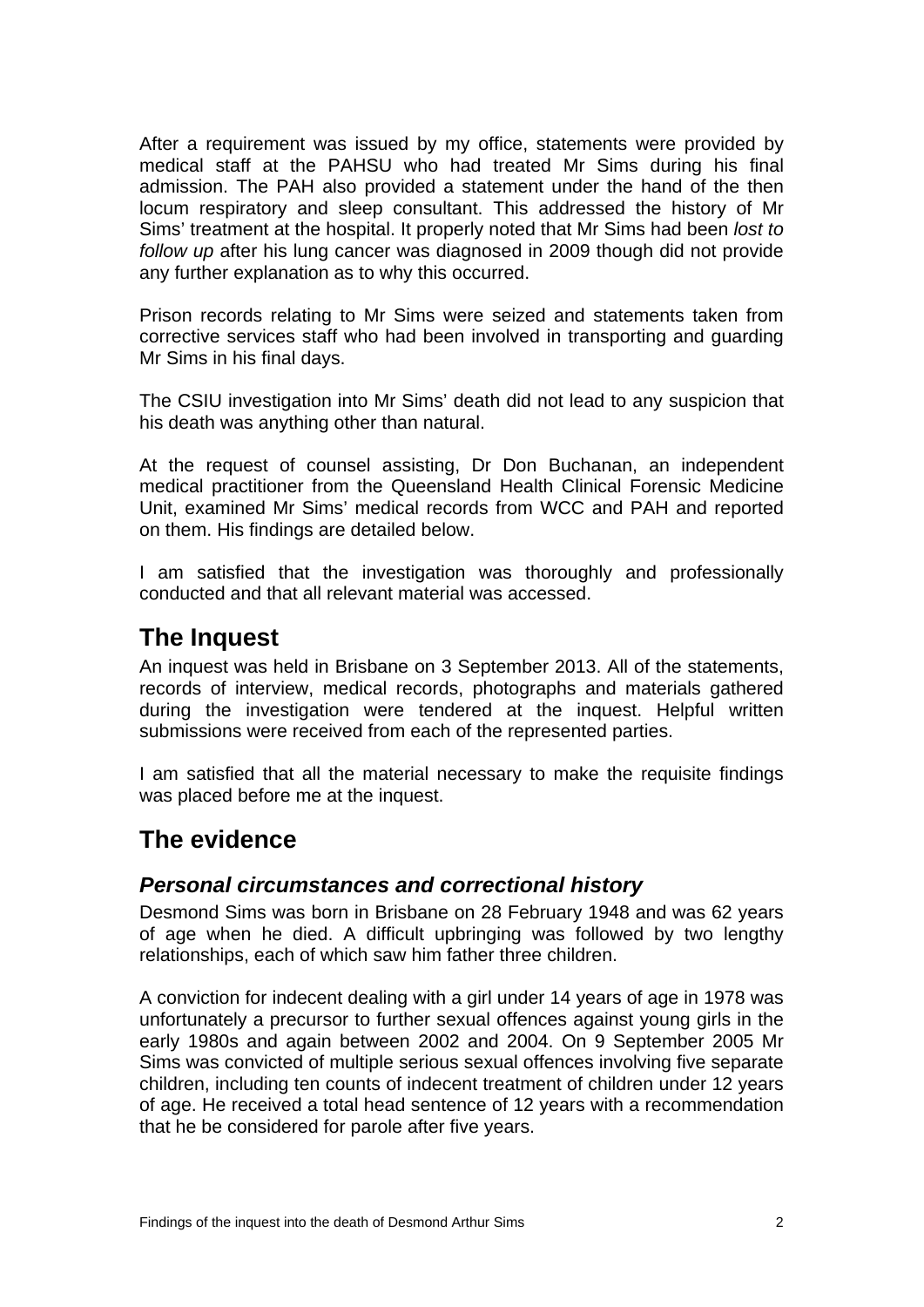Taking into account time already served, Mr Sims first became eligible for parole on 11 February 2010 while his full time discharge date was 10 February 2017. An application for special circumstances parole was prepared by a doctor at PAHSU on 24 January 2011 but had not reached the Parole Board by the time of Mr Sims' death two days later.

Mr Sims was moved to WCC on 21 October 2005 and remained there until his final transfer to PAHSU three days before his death. Mr Sims had become estranged from his family following his imprisonment and the nominated 'nextof-kin' on WCC records was found to have died some years earlier when police attempted to make contact after Mr Sims' death.

#### <span id="page-4-0"></span>*Diagnosis of cancer and initial treatment*

Although a long term smoker, Mr Sims' medical history was unremarkable until 4 January 2009 when he suffered an episode of central chest pain. He was transported urgently to PAH where a CT scan was conducted to check for pulmonary embolus. The scan found no pulmonary embolus but incidentally revealed a large tumour mass in the lower lobe of the left lung. Fluid surrounding that lung was thought likely to be associated with the mass and it was evident that lymph nodes were also affected.

The medical opinion was that Mr Sims almost certainly had a primary lung cancer that had spread to nearby left sided intra-thoracic lymph glands. Clinical notes from the PAH indicate that Professor Marwick discussed the possible diagnosis of lung cancer with Mr Sims on 6 January 2009, together with the need for follow up by the respiratory team. Professor Marwick recorded that Mr Sims was 'aware and understands' and that all his questions were answered.

The cardiology unit at PAH diagnosed Mr Sims with coronary artery disease albeit they did not consider the chest pain he had suffered was cardiac in origin. Testing showed poor respiratory function and it was decided that Mr Sims should undergo a bronchoscopy and positron emission tomography (PET) scan.

The bronchoscopy took place on 19 January 2009 after Mr Sims signed documentation acknowledging that the procedure was to investigate a *lung mass*. On 5 February 2009 Mr Sims was seen as an outpatient at PAH by Dr Joanna Jones. Dr Jones noted the results of the bronchoscopy, which showed a narrowing of the lower lobe of the left lung due to compression from the tumour mass. It was noted that cytology from cells collected during the procedure were abnormal which was indicative of small-cell lung carcinoma (lung cancer). The notes from this consultation indicate that Dr Jones spoke with the respiratory consultant, Dr Luke Garske. Dr Garske advised that the PET scan should to be conducted so that appropriate treatment options could be determined. There are no notes as to whether the results of the bronchoscopy or the reason for the PET scan were discussed with Mr Sims.

Dr Jones gave evidence at the inquest and, consistent with her earlier statement, told the court that on 5 February 2009 she would have informed Mr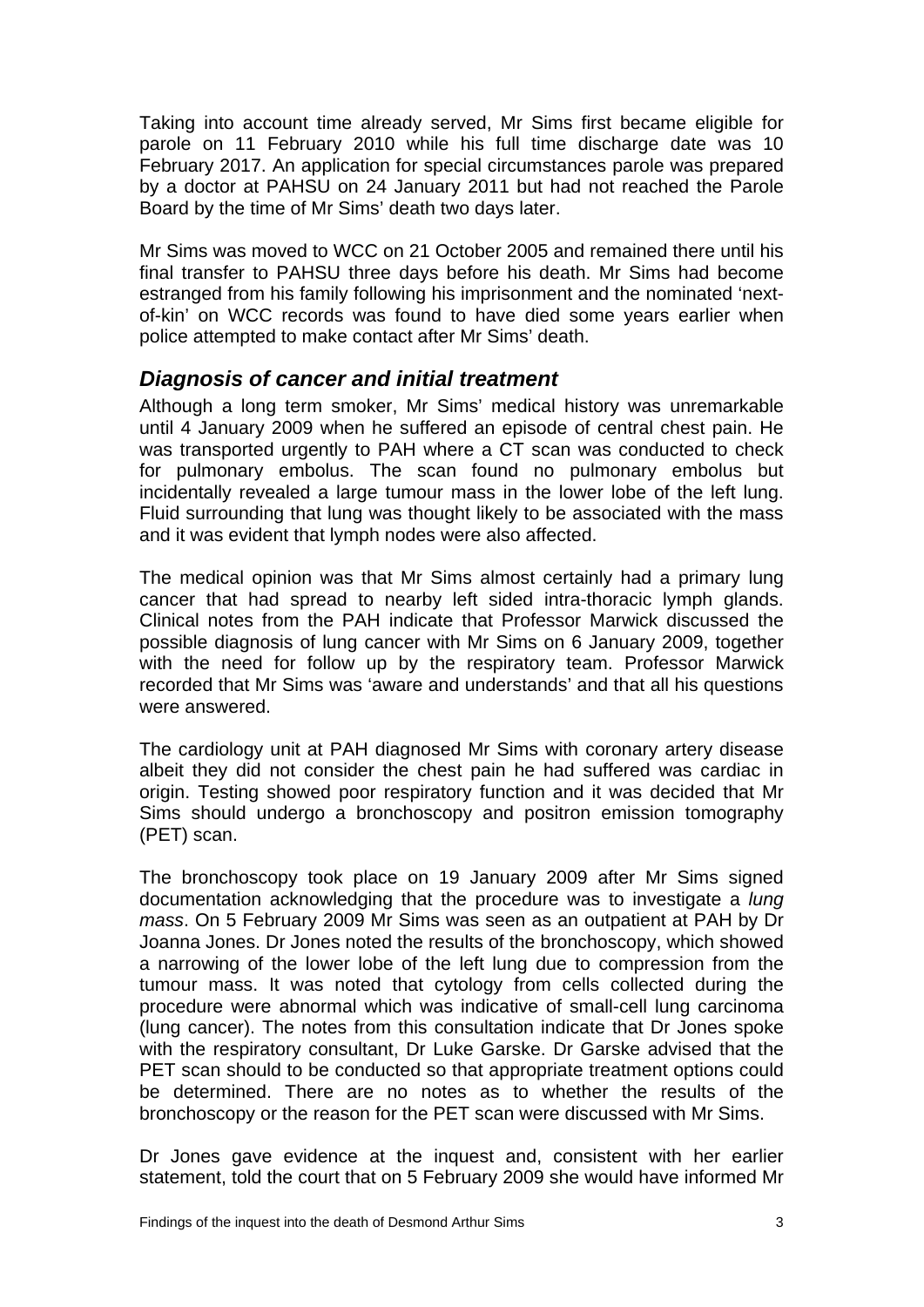Sims, after discussion with Dr Garske, that he had been diagnosed with lung cancer. Dr Garske told the court that, on the basis of the information available on 5 February 2009, he also would have told Mr Sims there was a 99/100 probability that he had lung cancer. Both told the court that they would not normally make a specific note of having informed the patient of their diagnosis. I accept the submission by counsel for MSHHS that this was a reasonable practice with the recorded fact of such a serious diagnosis, in the ordinary course, being sufficient record of the patient's awareness of it.

#### <span id="page-5-0"></span>*Intended follow up*

Dr Jones' recorded the intended treatment plan for Mr Sims in his file. This was to consist of a PET scan and a follow up appointment at PAH on 19 February 2009. A request was appropriately sent to the Royal Brisbane and Women's Hospital (RBWH) via fax for Mr Sims to be booked into that facility for the PET scan. The PAH did not have a PET facility at that time.

The usual practice in the PAHSU was for the only nurse on duty, in this case clinical nurse Margaret Cullen, to read the doctor's notes and to book a follow up appointment where one was indicated. Nurse Cullen told the court that she did this by filling out a loose pre-printed form with the new appointment date. This was then collected by an administrative officer who would enter the details into a spreadsheet. This spreadsheet allowed PAHSU staff to check on a daily basis which prisoners had appointments the next day. This was important because, for obvious security reasons, it was only the day before the appointment that the corrections facility housing the patient would be notified. Transport would then be arranged for the prisoner to be taken to PAHSU the following day.

The appointment Dr Jones had requested for 19 February 2009 in relation to Mr Sims was never correctly entered into the relevant spreadsheet. I can readily see how such an oversight might be made in a busy hospital setting dealing with a high volume of patients. It is not clear (and now unable to be determined) if Nurse Cullen filled out the loose leaf form detailing the 19 February appointment. If she did, it seems that an administrative officer entered the appointment details incorrectly into the spreadsheet. This was the primary mechanism by which the PAHSU was to ensure security patients were adequately followed up in relation to their treatment. Whatever the undoubtedly innocent explanation, the breakdown of this process is the primary systemic reason Mr Sims was not seen by PAH staff on 19 February 2009 and, ultimately, not for another 15 months.

Unfortunately, the RBWH scheduled the PET scan for 19 February 2009, notwithstanding that they had information on the referral form from the PAH which indicated that there was to be a follow up appointment at PAH on that day. There is no indication that staff at RBWH made contact with the PAH to advise of the potential conflict. The PET scan took place and although the scan itself is dated 23 February 2009, the attaching notes purport to have been 'transcribed' early on the afternoon of 19 February 2009; the scheduled date.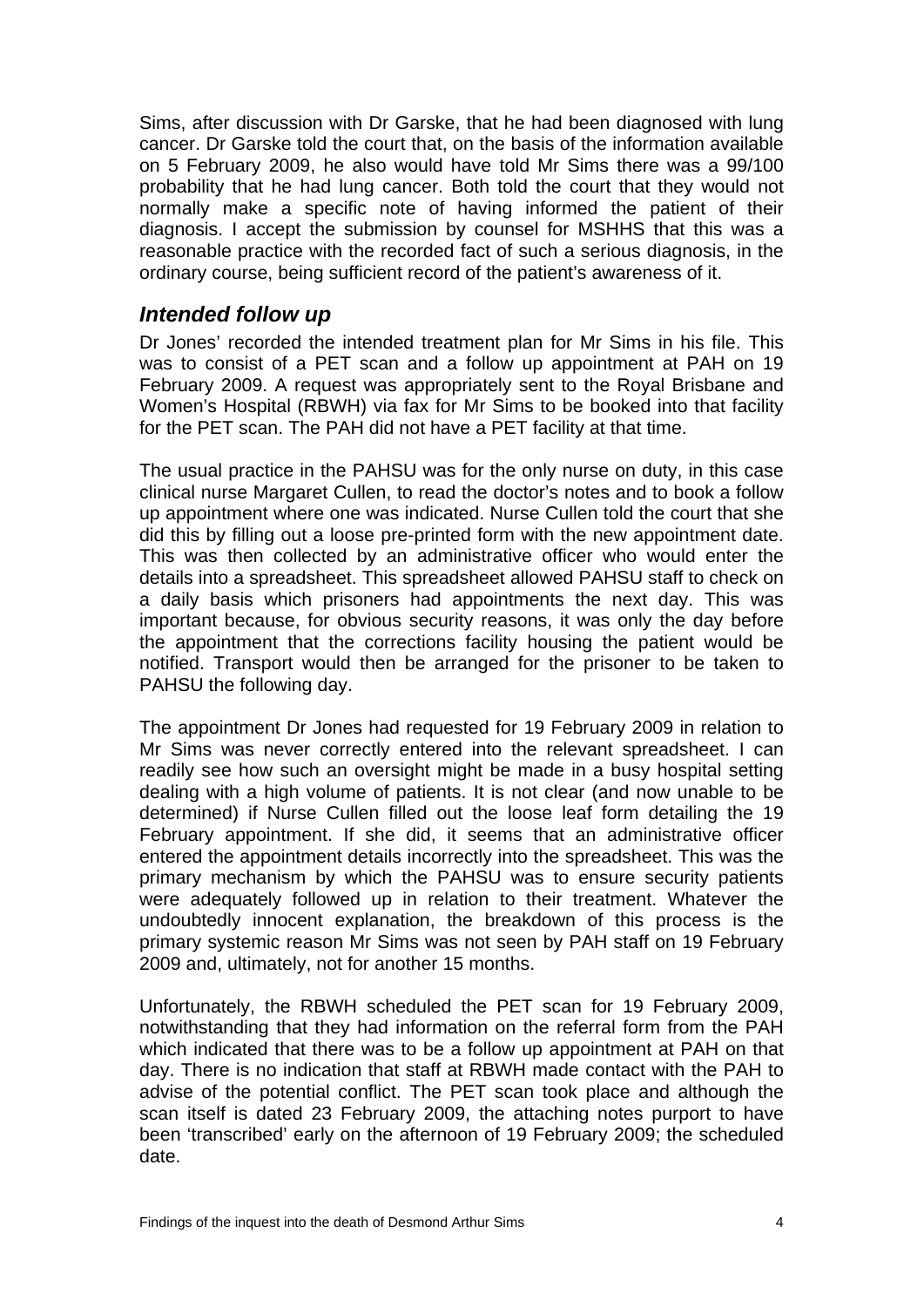The inquest heard that the usual practice at this time was for a hard copy of the PET scan to be sent to Dr Garske. There is no record of this occurring. A copy of images from the PET (though not the associated report) was first made available electronically to the PAH on 20 February 2009. There was nothing associated with this electronic transfer though that would, as a matter of course, prompt Dr Jones, Dr Garske or any other staff member to review Mr Sims treatment plan. An electronic copy of the written report analysing the PET images was not transferred to the PAH until 13 May 2010 – more than a year later and likely prompted by Mr Sims' reengagement with hospital staff at that time.

The PET scan demonstrated the mass in the lower lobe of the left lung was most likely the primary tumour and had spread to the glands. Dr Garske frankly acknowledged at the inquest that the receipt of a hard copy PET scan was not meant to act as a mechanism to prompt him or other staff to book an appointment with the patient. He did state though, and I accept, that if the PET scan had been sent to him in the usual manner, that it may well have prompted him to enquire into the status of Mr Sims' ongoing treatment.

#### <span id="page-6-0"></span>*Return to PAH in 2010*

A medical note from a visiting doctor at WCC on 11 March 2010 refers to Mr Sims' history of a *lesion in lung*. This consultation related to treatment for a cough with chest pain. A diagnosis of upper respiratory tract infection was treated with antibiotics.

Mr Sims again presented to the WCC medical centre on 6 May 2010 with an audible wheeze and productive cough. He was seen by a doctor the next day and referred to PAH immediately, where he was admitted and underwent a chest x-ray and received intravenous antibiotics. There is no indication that this WCC doctor was aware of the significant left lung tumour mass initially observed more than a year earlier.

At PAH Mr Sims was noted to be a difficult historian but it is clear that his cancer and the various treatment options were discussed with him prior to his discharge on 10 May 2010. Mr Sims told medical staff at PAH that he did not want any further scans or chemotherapy, although he was content with being further reviewed as an outpatient.

On 24 May 2010 a visiting medical officer at WCC discussed with Mr Sims his various treatment options. Mr Sims again made it clear that he did not want any further investigations conducted in relation to his lung cancer. Another consultation in a similar vein took place at PAH on 15 July 2010. The notes from that consultation indicate that Mr Sims was not interested in radiation therapy or chemotherapy, even if the tumour may be curable.

#### <span id="page-6-1"></span>*Events leading to death*

Over the following months Mr Sims continued to be seen at WCC and PAH as his health declined. In October 2010 Mr Sims consented to a chest x-ray on the basis that it may reveal fluid around his lungs that might then be drained to alleviate his worsening shortness of breath. In the event, it did not show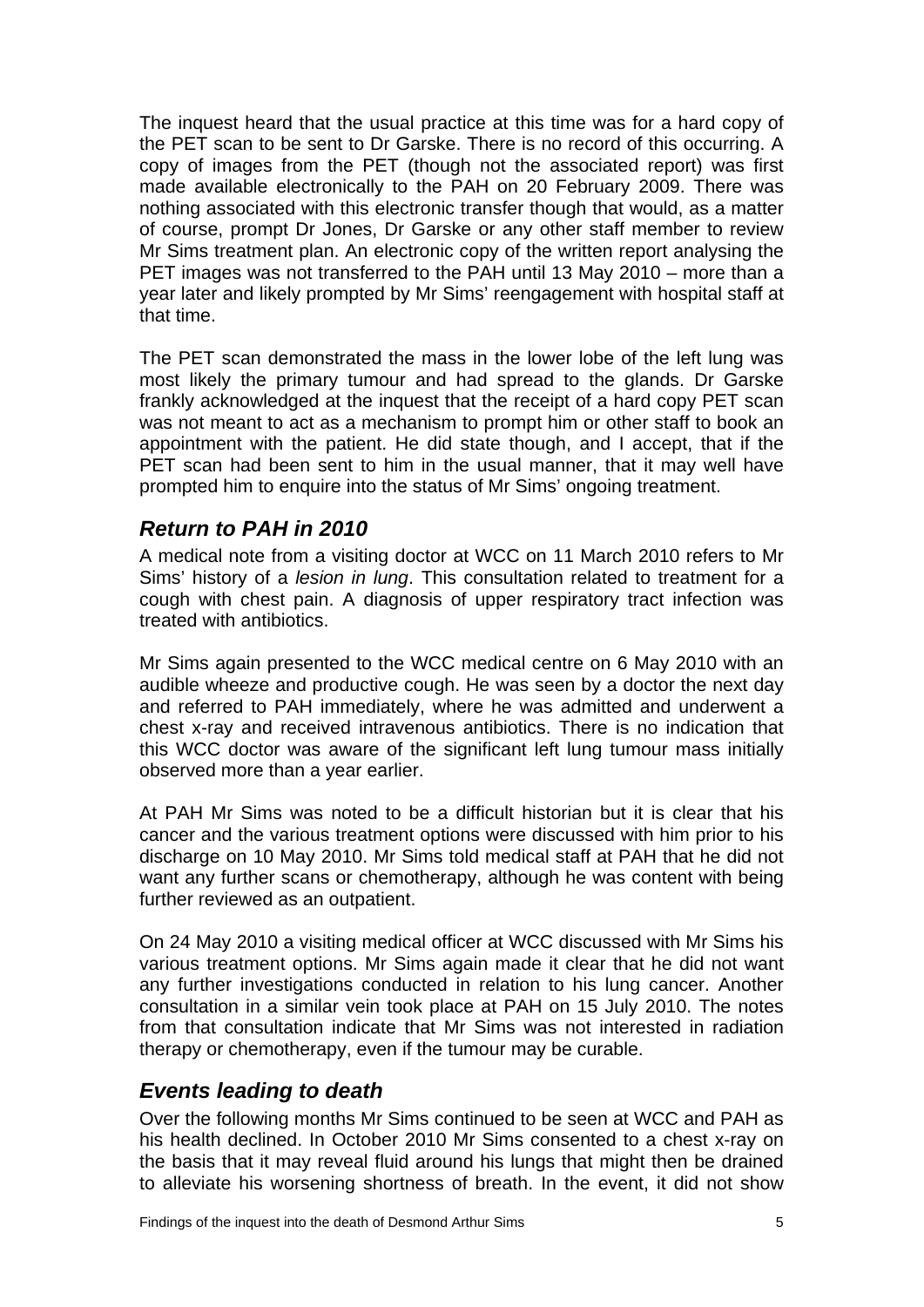any fluid but Mr Sims had indicated he would have consented to the invasive procedure required to drain the fluid if it was likely to assist him.

On 23 January 2011 Mr Sims was admitted to PAHSU with end stage lung cancer. He agreed to be treated for the high calcium levels caused by prescribed narcotics but stated he did not want chemotherapy or radiation. He did not wish to be resuscitated in the event of cardiac arrest. Curiously, the notes of the consultation on this date indicate that Mr Sims seemed surprised by the seriousness of his prognosis at this time. There may have been various reasons for this and it is not inherently inconsistent with his having received an adequate explanation of his condition and prognosis. I accept that he did receive such explanations in both 2009 and 2010.

Mr Sims continued to receive palliative care until 11:58am on 26 January 2010 when nursing staff found that he was not breathing and was unresponsive. He was declared deceased at 12:23pm

#### <span id="page-7-0"></span>*Autopsy results*

An external autopsy examination was carried out on 28 January 2011 by an experienced forensic pathologist, Dr Alex Olumbe.

A post mortem CT scan was conducted. A specialist radiologist consultant examined this scan and found it to be consistent with extensive cancer of the lung with metastases to the liver and pelvis. It also showed extensive calcification of the coronary arteries, severe emphysema and bronchiectasis.

Dr Olumbe had access to the medical records relating to Mr Sims from WCC and PAH. After considering these, the CT scan and his observations at autopsy, Dr Olumbe issued a certificate listing the cause of death as:

*"1(a) Non-small cell lung carcinoma with metastases* 

Other significant conditions:

2. *Ischaemic heart disease, coronary atherosclerosis, emphysema, bronchiectasis."* 

#### <span id="page-7-1"></span>*Medical Review*

The medical records pertaining to Mr Sims were sent by counsel assisting to the Clinical Forensic Medicine Unit where they were independently reviewed by Dr Don Buchanan. He noted the one glaring deficiency in the medical treatment afforded to Mr Sims, namely, the failure to follow up his 2009 diagnosis of cancer with any further properly documented consultation.

Dr Buchanan concluded:

*It is regrettable and unsatisfactory that a patient diagnosed with a stage IIIa non small cell lung carcinoma is lost to follow up for 15 months. The progressive nature of such a cancer means*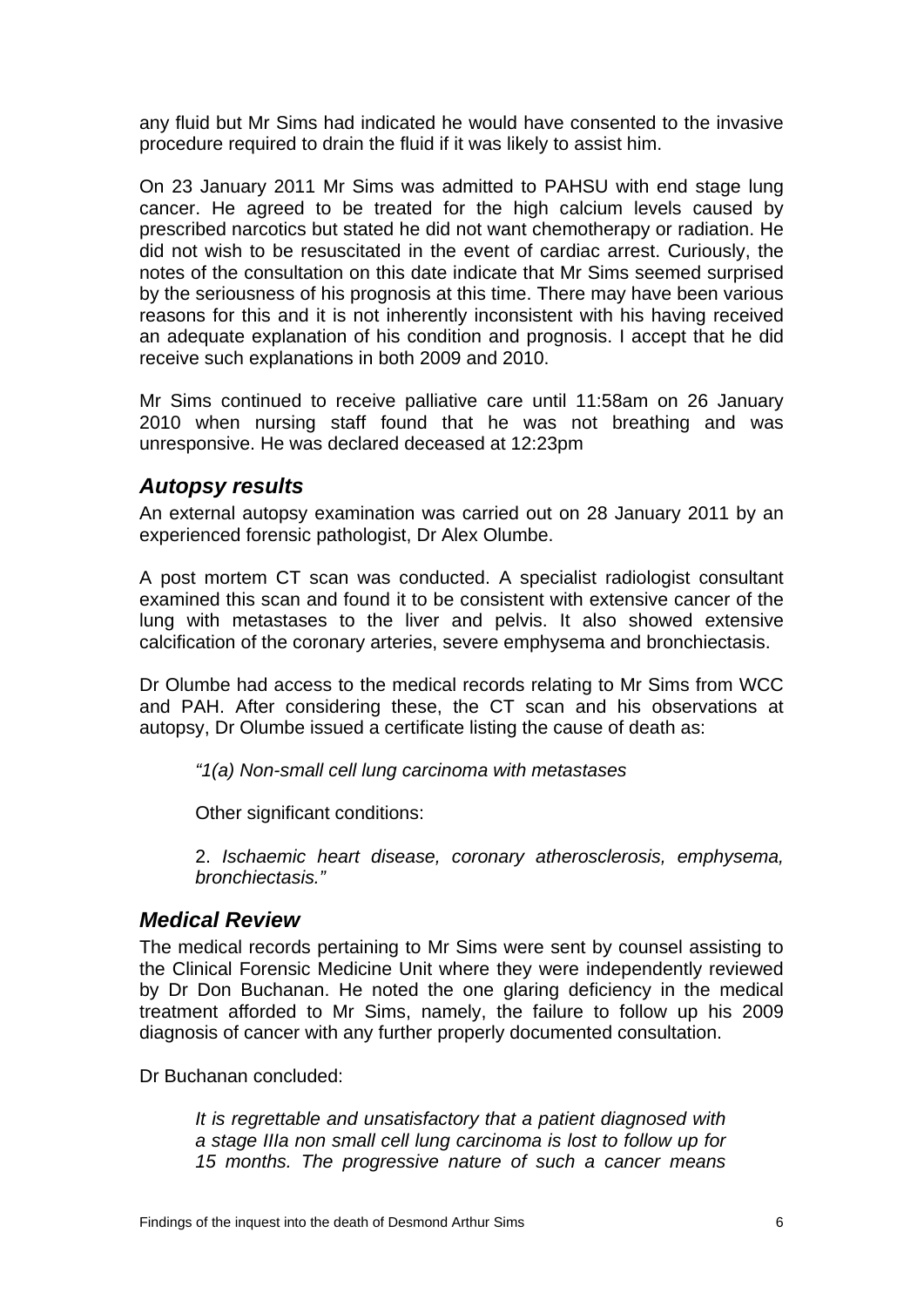*that, for patients willing to undergo treatment, the possibility of cure or extended survival diminishes with time.*

This was uncontested by any party at the inquest.

# <span id="page-8-0"></span>**Conclusions**

I conclude that Mr Sims died from natural causes. I find that none of the correctional officers or inmates at WCC caused or contributed to his death.

I have addressed the roles of staff at PAH and RBWH in the events of February 2009 and found that a breakdown in the appointment booking process at PAHSU led to Mr Sims being *lost to follow up*. As discussed below, this loss to follow up could only have occurred in combination with the unusual circumstance of Mr Sims himself not making any enquiries as to the results of his PET scan or his treatment more generally.

It was submitted by counsel for MSHHS that I should also attribute some accountability for the failure to book a follow up consultation at PAH to the Queensland Health staff based at WCC. When cross examined by counsel for MSHHS, Dr Buchanan stated that he would not have expected nursing staff at WCC to have been aware of Mr Sims' diagnosis of cancer from the material and records available to them. It may have been desirable for the nursing staff at WCC to have been sufficiently proactive that they questioned the lack of follow up treatment. However, I do not consider the evidence is sufficient to warrant criticism of the nursing staff at WCC, particularly given Mr Sims presentation at the WCC and his reluctance to engage in treatment.

I find that Mr Sims was aware of his diagnosis of cancer in February 2009 and that it is very unlikely (consistent with his position in 2010), that he would have consented to the available treatment of radiation and chemotherapy.

I find that, outside the failures to formally arrange follow up which I have addressed, that the medical care provided to Mr Sims by staff at PAH and WCC was adequate and appropriate.

### <span id="page-8-1"></span>**Findings required by s. 45**

I am required to find, as far as is possible, the medical cause of death, who the deceased person was and when, where and how he came by his death. As a result of considering all of the material contained in the exhibits, I am able to make the following findings:

<span id="page-8-4"></span><span id="page-8-3"></span><span id="page-8-2"></span>

|                    | <b>Identity of the deceased</b> – The deceased person was Desmond Arthur<br>Sims.                            |
|--------------------|--------------------------------------------------------------------------------------------------------------|
| How he died -      | Mr Sims died as a result of cancer which<br>originated in his lung and spread to other<br>parts of his body. |
| Place of death $-$ | He died at Buranda in Queensland.                                                                            |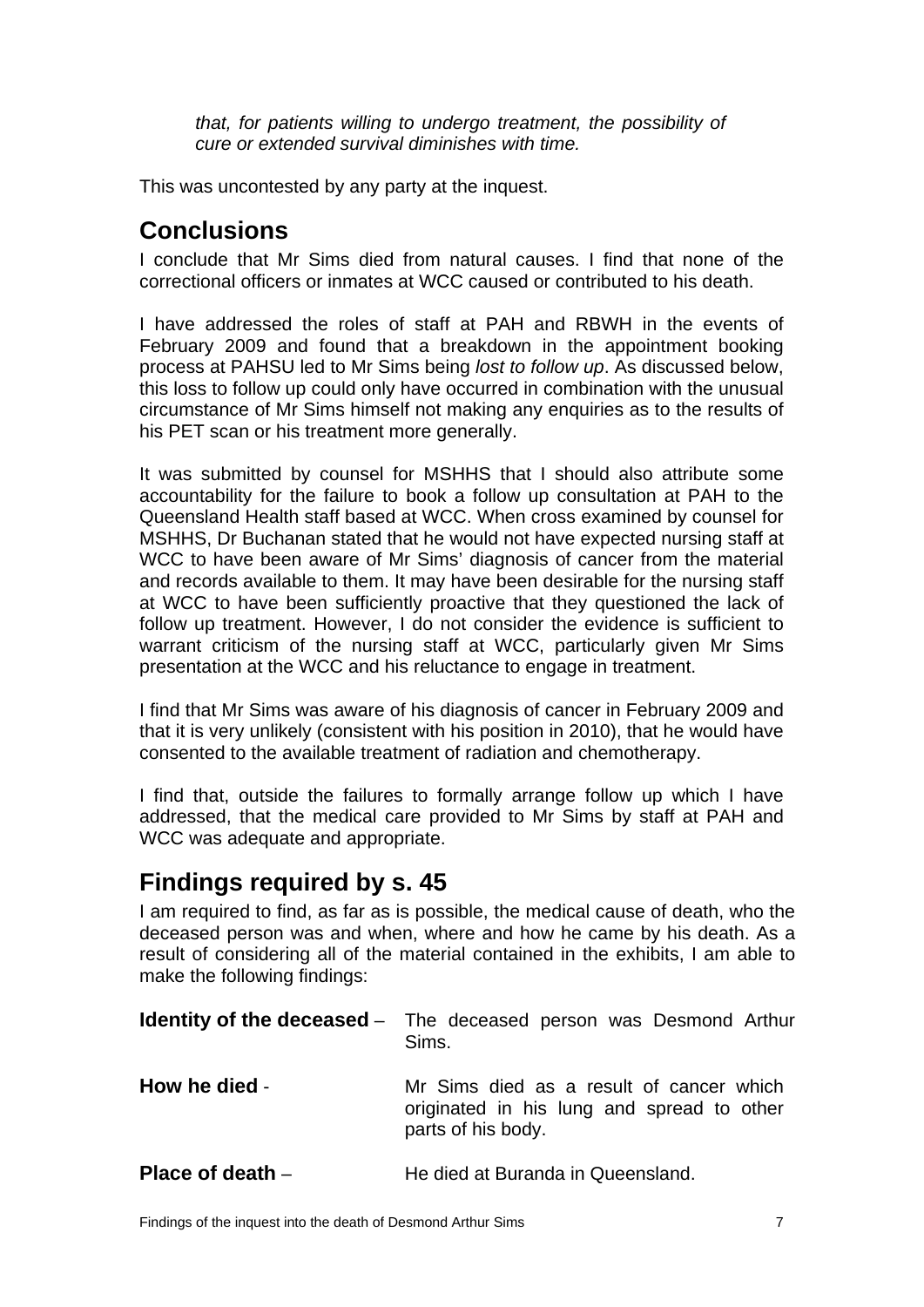<span id="page-9-1"></span><span id="page-9-0"></span>

| Date of death $-$ | He died on 26 January 2011.                                                                 |
|-------------------|---------------------------------------------------------------------------------------------|
| Cause of death -  | Mr Sims died from natural causes, namely non-<br>small cell lung carcinoma with metastases. |

#### <span id="page-9-2"></span>*Comments and recommendations*

Section 46, insofar as it is relevant to this matter, provides that a coroner may comment on anything connected with a death that relates to public health or safety, the administration of justice or ways to prevent deaths from happening in similar circumstances in the future.

In this case I have considered the following factors in deciding whether any preventative recommendations might be made:

- Subsequent to Mr Sims' death a PET scanner has been installed at PAH so patients are no longer required to travel to the RBWH.
- The evidence of Dr Garske and Nurse Cullen indicated that no similar incident has occurred in relation to a prisoner being treated at PAH. I am not aware of any similar incident occurring in connection with coronial investigations into deaths of prisoners who receive treatment through the PAHSU.
- The fact it took 15 months for Mr Sims to be seen at PAH after the PET scan was, in large part, a function of his own failure (or just as likely, disinterest) in making enquiries about the status of his treatment.

These matters in combination mean that a similar set of circumstances is most unlikely to arise in future. On that basis I do not consider that there are any recommendations I can usefully make about the management of prisoners at PAHSU.

One area that does warrant attention is the adequacy of communication between health staff at PAHSU and, in this case, WCC. The inquest heard that, despite being employed by Queensland Health at that time (and now by the local health and hospital service) the email and information technology accounts of medical staff based in prisons were linked to the Department of Community Safety and not the Queensland Health intranet. The result is that recording and data collection processes for inmate health matters are paper based, and some email may be lost if incorrectly addressed. Access to the Queensland Health intranet would provide for improved transfer of information between hospitals and prisons.

Health staff working in prisons are also disadvantaged in that they do not have access to a range of electronic clinical resources available to similar employees in community settings. The inquest heard from the nursing director for WMHHS, which employs the medical staff at WCC, Ms Laura Dyer. She stated that significant progress had been made since the death of Mr Sims to